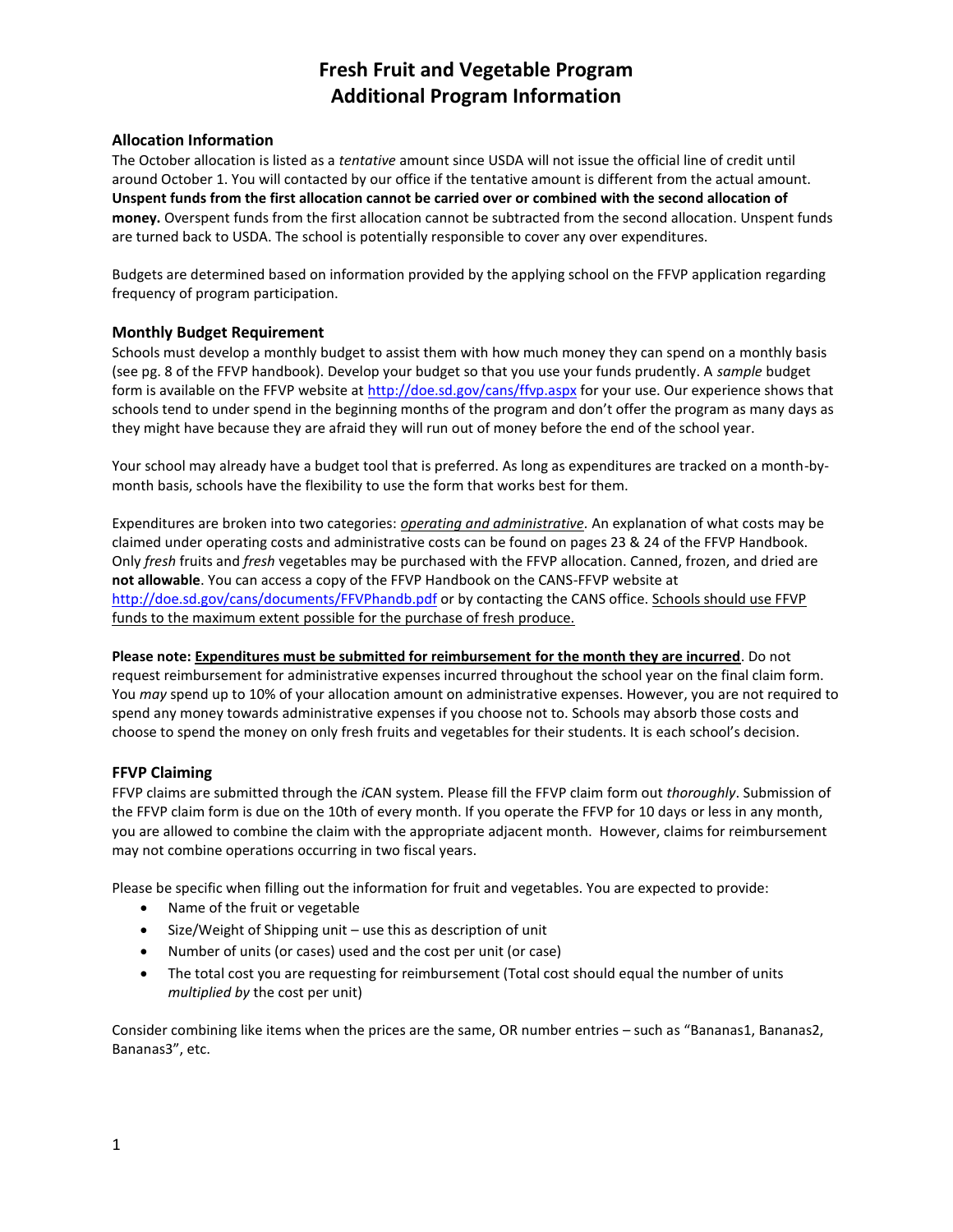# **Fresh Fruit and Vegetable Program Additional Program Information**

Schools claiming reimbursement for fruit and or vegetable trays from local grocers will need to be specific about what was served on the tray regarding type of fruit(s) or vegetable(s). If you have asked the grocery store to provide a dip for the vegetables on the tray, that needs to be noted and it also needs to state that they are providing a low-fat or fat-free dip. The cost of dips should be recorded under non-fruit/vegetable costs on the last page of the claim form.

## **Operating Costs**

#### *Labor Charges*

When filling out the information for labor costs:

- List the name of the person.
- Number of hours worked on the FFVP. Supporting documentation on file should show the number of hours worked each day on FFVP.
- Include the employee's hourly wage.
- Only hours spent on preparing produce, preparing trays, distributing produce to classrooms, and cleaning up can be charged off with FFVP operating funds.
- If choosing to claim employee benefits, benefits must be prorated to the work time spent by the employee operating the FFVP, and must correspond with the claim month.

#### *Small Supplies*

When requesting payment for small supplies, list the item purchased, number of cases or packages purchased and cost per case or package. Be specific; this will expedite the processing of your claim.

#### **Administrative Costs**

Administrative costs are limited to 10 percent of your school's total FFVP grant. Only hours spent on planning the program, managing the paperwork, obtaining the necessary equipment and all other aspects of FFVP that are not related to the preparation and service of fresh fruits and vegetables can be claimed with FFVP administrative funds. Equipment needed to operate the FFVP may also be purchased. An Equipment Justification Form and *prior approval* is necessary before ordering any equipment. If you do not receive *prior approval* before ordering equipment, your costs may not be reimbursed. Contact the CANS office before making any equipment purchases. A copy of the Equipment Justification Form is located on the FFVP webpage [http://doe.sd.gov/cans/ffvp.aspx.](http://doe.sd.gov/cans/ffvp.aspx)

|                 |               | $(60 \text{ days})$ | $(90 \text{ days})$        |
|-----------------|---------------|---------------------|----------------------------|
| Claim<br>Month  | Due Date      | Final<br>Deadline   | Upward<br><b>Revisions</b> |
| July            | <b>Aug 10</b> | Sept 29             | Oct 29                     |
| <b>August</b>   | Sept 10       | Oct 30              | <b>Nov 29</b>              |
| September       | Oct 10        | <b>Nov 29</b>       | Dec 29                     |
| October         | <b>Nov 10</b> | <b>Dec 30</b>       | <b>Jan 29</b>              |
| <b>November</b> | Dec 10        | <b>Jan 29</b>       | Feb <sub>28</sub>          |
| December        | Jan 10        | Mar $1**$           | Mar 31**                   |
| January         | Feb 10        | April 1**           | May 01 **                  |
| February        | <b>Mar 10</b> | April 29            | May 29                     |
| March           | April 10      | May 30              | June 29                    |
| April           | May $10$      | June 29             | July 29                    |
| May             | June 10       | July 30             | Aug 29                     |
| June            | July 10       | <b>Aug 29</b>       | Sept 28                    |

#### **Claim due dates:**

\*\* during a leap year, the due date is one day earlier